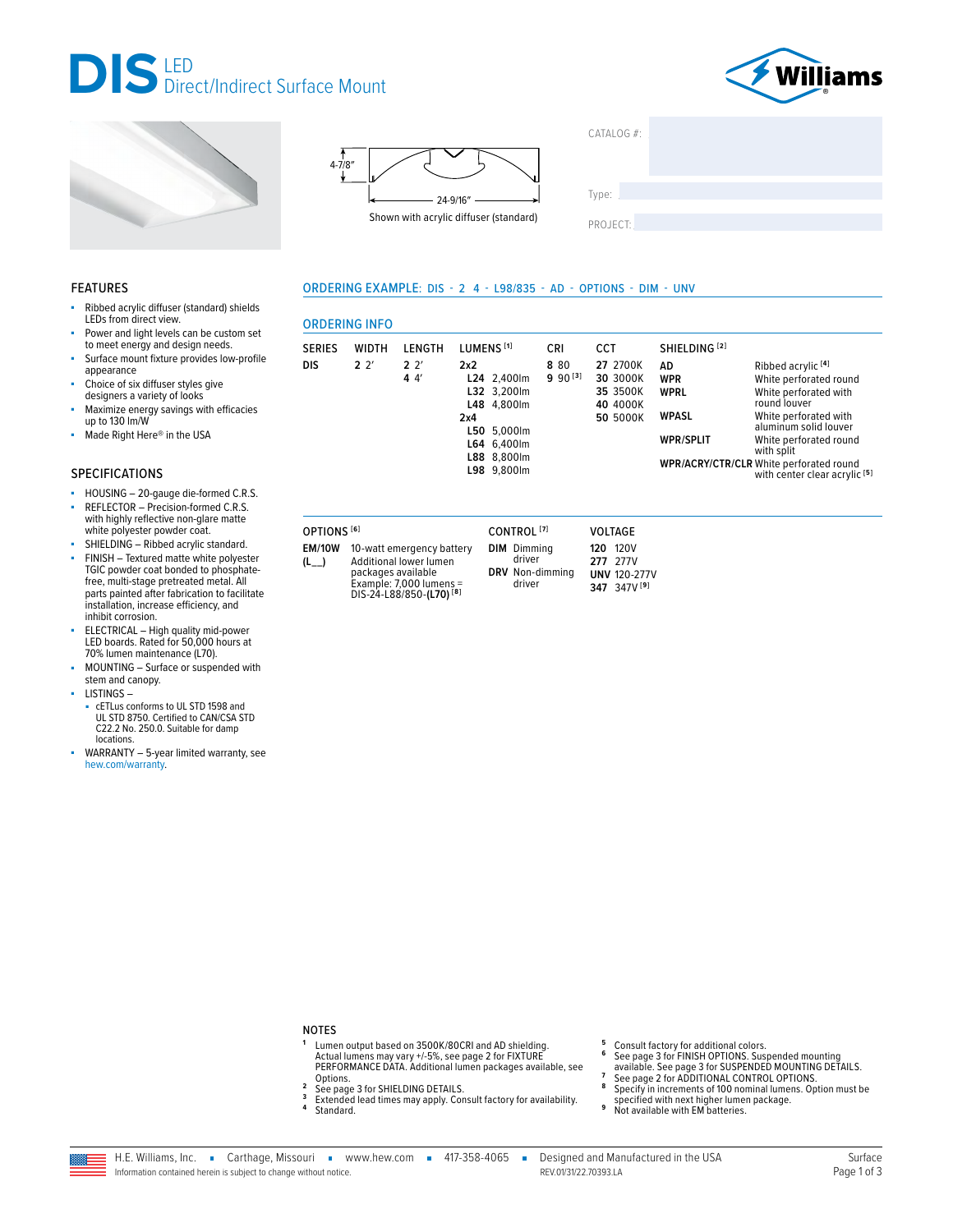# **DIS** LED<br>Direct/Indirect Surface Mount

### <span id="page-1-0"></span>FIXTURE PERFORMANCE DATA

|     |     | LED PACKAGE   DELIVERED LUMENS | <b>WATTAGE</b> | EFFICACY (Im/W) |
|-----|-----|--------------------------------|----------------|-----------------|
|     |     | 2380                           |                | 109.5           |
|     | L24 | 2454                           | 22             | 112.9           |
|     |     | 2513                           |                | 115.6           |
|     |     | 2586                           |                | 119.0           |
|     |     | 3160                           |                | 106.8           |
| 2x2 | L32 | 3258                           | 30             | 110.1           |
|     |     | 3346                           |                | 113.1           |
|     |     | 3452                           |                | 116.7           |
|     |     | 4669                           |                | 117.9           |
|     | L48 | 4812                           | 40             | 121.6           |
|     |     | 4907                           |                | 124.0           |
|     |     | 5153                           |                | 130.2           |
|     |     | 4896                           |                | 99.2            |
|     | L50 | 5047                           | 51             | 102.2           |
|     |     | 5184                           |                | 104.9           |
|     |     | 5341                           |                | 109.7           |
|     | L64 | 6239                           |                | 111.6           |
|     |     | 6433                           | 56             | 115.1           |
|     |     | 6608                           |                | 118.2           |
| 2x4 |     | 6907                           |                | 123.6           |
|     |     | 8538                           |                | 117.3           |
|     | L88 | 8848                           | 73             | 121.5           |
|     |     | 9021                           |                | 123.9           |
|     |     | 9332                           |                | 128.2           |
|     |     | 9481                           |                | 114.1           |
|     | L98 | 9796                           | 84             | 117.9           |
|     |     | 10053                          |                | 121.0           |
|     |     | 10355                          |                | 124.6           |

#### MULTIPLIER TABLE

|        | <b>COLOR TEMPERATURE</b>               |      |  |  |  |  |
|--------|----------------------------------------|------|--|--|--|--|
|        | <b>CCT</b><br><b>CONVERSION FACTOR</b> |      |  |  |  |  |
|        | 2700K                                  | 0.97 |  |  |  |  |
|        | 3000K                                  | 0.99 |  |  |  |  |
| 80 CRI | 3500K                                  | 1.00 |  |  |  |  |
|        | 4000K                                  | 1.03 |  |  |  |  |
|        | 5000K                                  | 1.06 |  |  |  |  |
|        | 2700K                                  | 0.80 |  |  |  |  |
|        | 3000K                                  | 0.82 |  |  |  |  |
| 90 CRI | 3500K                                  | 0.83 |  |  |  |  |
|        | 4000K                                  | 0.86 |  |  |  |  |
|        | 5000K                                  | 0.89 |  |  |  |  |

# **SHIELDING MULTIPLIERS LENS CONVERSION FACTOR** AD 1.00

| АU               | I.UU |
|------------------|------|
| WPR              | 0.78 |
| WPRL             | 0.85 |
| WPASL            | 0.83 |
| <b>WPR/SPLIT</b> | 0.75 |
| WPR/ACRY         | 0.76 |

Note: Shielding multipliers also apply to (L\_\_ option).

■ Photometrics tested in accordance with IESNA LM-79. Results shown are based on 25°C ambient temperature.<br>■ Wattage shown is average for 120V through 277V input.<br>■ Results based on 3500K 80 CRI and AD Shielding, actual l

■ Use multiplier table to calculate additional options.

### **PHOTOMETRY**

**DIS-S24-L98/835-AD** Report #: 19231.0; 02/26/16 | Total Luminaire Output: 9796 lumens; 85.7 Watts | Efficacy: 114.4 lm/W | 84.7 CRI; 3531K CCT



|              | <b>VERTICAL ANGLE</b> | <b>HORIZONTAL ANGLE</b> |      |            | <b>ZONAL LUMENS</b> |
|--------------|-----------------------|-------------------------|------|------------|---------------------|
|              |                       | 0°                      | 45°  | $90^\circ$ |                     |
|              | 0                     | 3546                    | 3546 | 3546       |                     |
| DISTRIBUTION | 5                     | 3504                    | 3503 | 3505       | 334                 |
|              | 15                    | 3334                    | 3358 | 3378       | 952                 |
|              | 25                    | 2941                    | 3008 | 3062       | 1391                |
|              | 35                    | 2502                    | 2639 | 2739       | 1653                |
|              | 45                    | 2131                    | 2359 | 2501       | 1811                |
| CANDLEPOWER  | 55                    | 1502                    | 1758 | 1917       | 1557                |
|              | 65                    | 997                     | 1294 | 1549       | 1277                |
|              | 75                    | 500                     | 679  | 611        | 649                 |
|              | 85                    | 141                     | 156  | 171        | 173                 |
|              | 90                    | 0                       | 0    | 0          |                     |

| LUMEN SUMMARY | <b>ZONE</b> | <b>LUMENS</b> | % FIXTURE |
|---------------|-------------|---------------|-----------|
|               | $0 - 30$    | 2676          | 27        |
|               | $0 - 40$    | 4329          | 44        |
|               | $0 - 60$    | 7697          | 79        |
|               | $0 - 90$    | 9796          | 100       |
|               | $-180$      | 9796          | 100       |

## <span id="page-1-1"></span>ADDITIONAL CONTROL OPTIONS

Note: Lumen restrictions apply, consult product builder at hew.com/product-builder.

| <b>CATALOG NUMBER</b> | <b>DESCRIPTION</b>                                                                      |
|-----------------------|-----------------------------------------------------------------------------------------|
| <b>DRV</b>            | Driver prewired for non-dimming applications                                            |
| <b>DIM</b>            | Dimming driver prewired for 0-10V low voltage applications                              |
| DIM <sub>1</sub>      | 1% dimming driver prewired for 0-10V low voltage applications                           |
| <b>DIM LINE</b>       | Line voltage dimming driver (TRIAC and ELV compatible, 120V only)                       |
| <b>DIM TRC</b>        | Line voltage dimming driver (TRIAC compatible, 120V only)                               |
| SD40                  | 40% step-dimming driver                                                                 |
| SD50                  | 50% step-dimming driver                                                                 |
| DALI                  | DALI dimming driver                                                                     |
| LTE LINE              | Lutron Hi-lume 1% 2-wire dimming driver forward phase line voltage controls (120V only) |
| LDE1                  | Lutron Hi-lume 1% EcoSystem dimming LED driver                                          |
| ELDO SOLOB            | EldoLED Solodrive, 0.1% dimming driver for 0-10V controls                               |
| ELDO SOLOB DALI       | EldoLED Solodrive, 0.1% dimming driver for DALI controls                                |
| ELDO ECO1             | EldoLED Ecodrive, 1% dimming driver for 0-10V controls                                  |
| ELDO ECO1 DALI        | EldoLED Ecodrive, 1% dimming driver for DALI controls                                   |